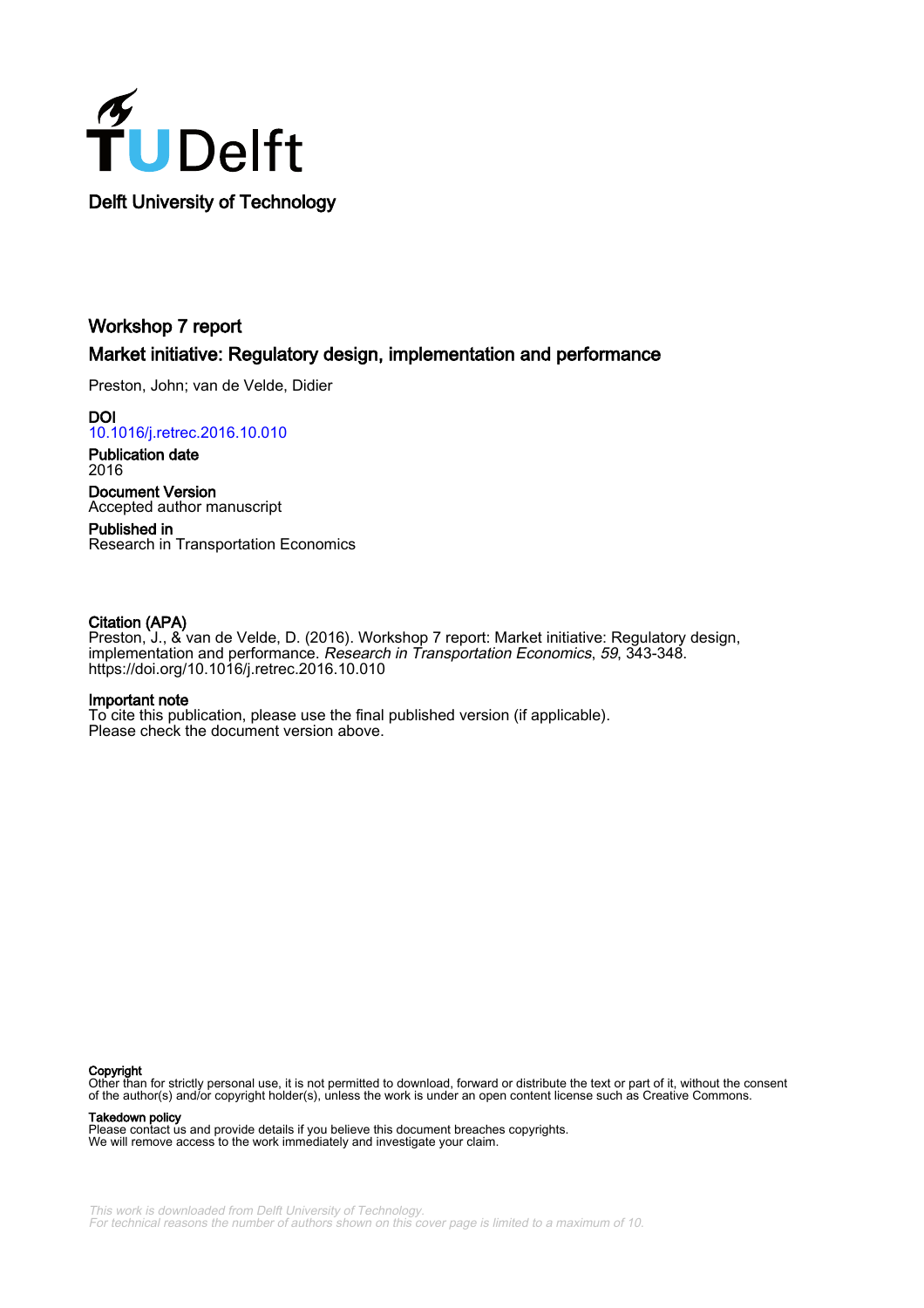# **Workshop 7. Market initiative: regulatory design, implementation and performance**

*Report and Conclusions*

John Preston<sup>a</sup>

Didier van de Velde<sup>b</sup>

*<sup>a</sup> University of Southampton, United Kingdom*

*<sup>b</sup> Delft University of Technology; Faculty of Technology, Policy and Management; Section Policy, Organisation, Law and Gaming*

**Keywords:** Market initiative, competition, incentives.

# **ABSTRACT**

…

This workshop reviewed recent good and bad practice with respect to market initiatives in public transport, with consideration of express coach, rail, local bus and unconventional modes. The options for market-led initiatives and the associated regulatory requirements were re-assessed with a new model posited, inspired by the ski-lift industry. It is recommended that more pro-active development (by operators, authorities and third parties) of new measures is required, particularly to permit service coordination and fare, ticketing and information integration.

## **1. Aims of the workshop**

This Workshop focuses on a theme that dates back as a Workshop to Thredbo 11 in Delft (Van de Velde and Beck, 2010) and that was developed further in Thredbo 12 (Van de Velde and Preston, 2013) and Thredbo 13 (Van de Velde and Augustin, 2014), but arguably as a topic dates back to at least Thredbo 5 in Leeds and the concept of light touch regulation (Carr, 1997). As in these previous conferences, this workshop discusses the current functioning and regulatory options for public transport regimes where autonomous market initiative<sup>1</sup> plays a role. This could be the main institutional feature of public transport organisation (deregulated regime) but discussion could also include hybrid regimes where market-initiative constitutes a marginal or additional feature to a market organised by contracting/tendering.

The workshop started by examining recent case studies provided by the workshop participants and discussed whether these could be considered good or bad practices in both

 $1$  The main characteristics of market initiative regimes are that entrepreneurs in these markets are expected to decide autonomously about entry into the market and service supply in the market. Decisions are made on a commercial basis and are as a matter of principle not subjected to a prior ordering by a transport authority (see Van de Velde, 1999 for a further discussion of these concepts).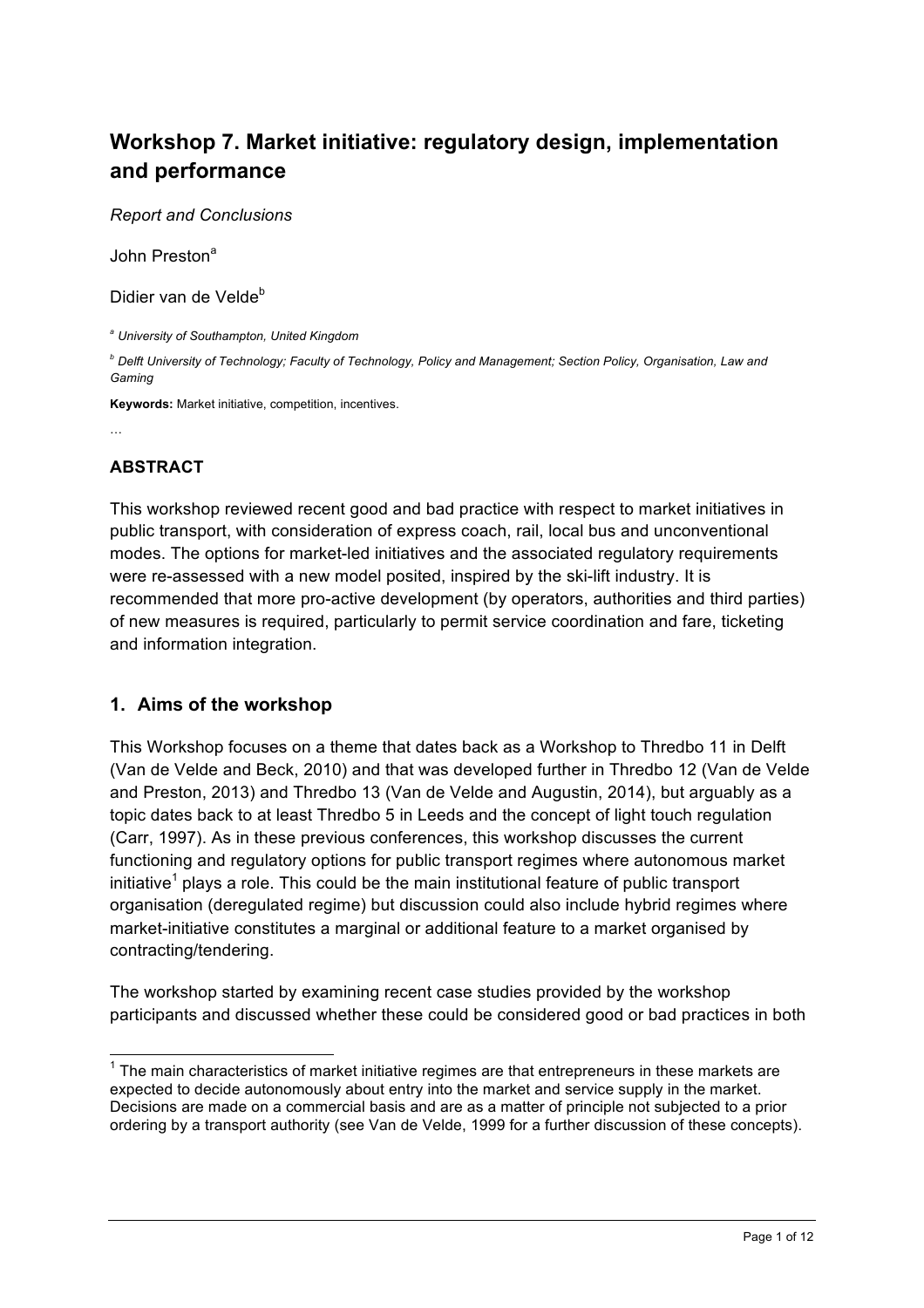market initiatives and hybrid regimes. On that basis, the workshop first considered whether new ideal-typical regimes had emerged, compared to the main options for market-initiated regimes outlined by Van de Velde and Beck (2010) during the Thredbo 11 workshop. The workshop then moved to discussing the regulatory requirements for alternative regimes to function. This included the need for coordination between services and the extent to which the regimes considered delivered this. The discussion also covered the scope for industry concentration encountered in the various regimes along with the observed impact on competition both in the market and for the market.

Given the above, the outline of this workshop report is as follows. In section 2, we review some case studies, looking for examples of good and bad practice. In section 3, we go on to summarise the workshop discussion, covering the main setups for market-initiative regimes and discussing associated regulatory requirements. We finish by drawing some conclusions (section 4) and making some recommendations for future conferences (section 5).

# **2. Review of evidence and discussion of good and bad practices**

The evidence base drew on the presentation of 12 papers (listed in the references) and the discussion drew on around 20 participants (see acknowledgement) from 12 countries<sup>2</sup>. These presentations focused on three conventional modes. Firstly, there were presentations on express coaches where there had been some de facto coach deregulation in Brazil, at least in terms of fares (de Aragão), some very real deregulation in Germany (Knorr) and deregulation about to start in France literally as the workshop convened (Guihery). Between 2012 and 2014, the coach market in Germany grew rapidly from around 2 million to almost 20 million passengers per year. Similar growth is anticipated in France. In Germany, this period of growth has been accompanied with rapid concentration, with one firm currently controlling around three-quarters of the market<sup>3</sup>. The response from the incumbent rail operator (DB) has been muted until 2015, although that might change in the next phase of competition.

Secondly, there were presentations on rail including a productivity study of European operators (Bougna), an assessment of the business structure of private railways in Japan (Song) and reviews of development in Sweden (Alexandersson, Andersson). Song demonstrated the inter-relationship between rail-related businesses and other businesses (e.g. leisure, property, retail) for Japanese train operating companies, which complicates regulation of these firms. Bougna found that competitive tendering had a greater effect on productive efficiency than other reforms (such as open access competition and vertical separation), with Andersson highlighting issues in Sweden with transition costs, transaction costs and misalignment costs. Alexandersson has noted that tendering of rail services in Sweden has reduced the need for operating subsidies and has reduced costs by over 10%. Open access competition has been permitted on rail routes in Sweden since 2011 and major

 $2$  Australia, Brazil, Cameroon, Chile, Finland, France, Germany, Japan, the Netherlands South Africa, Sweden and the United Kingdom.

<sup>&</sup>lt;sup>3</sup> Following the merger of MeinFernbus and Fixbus.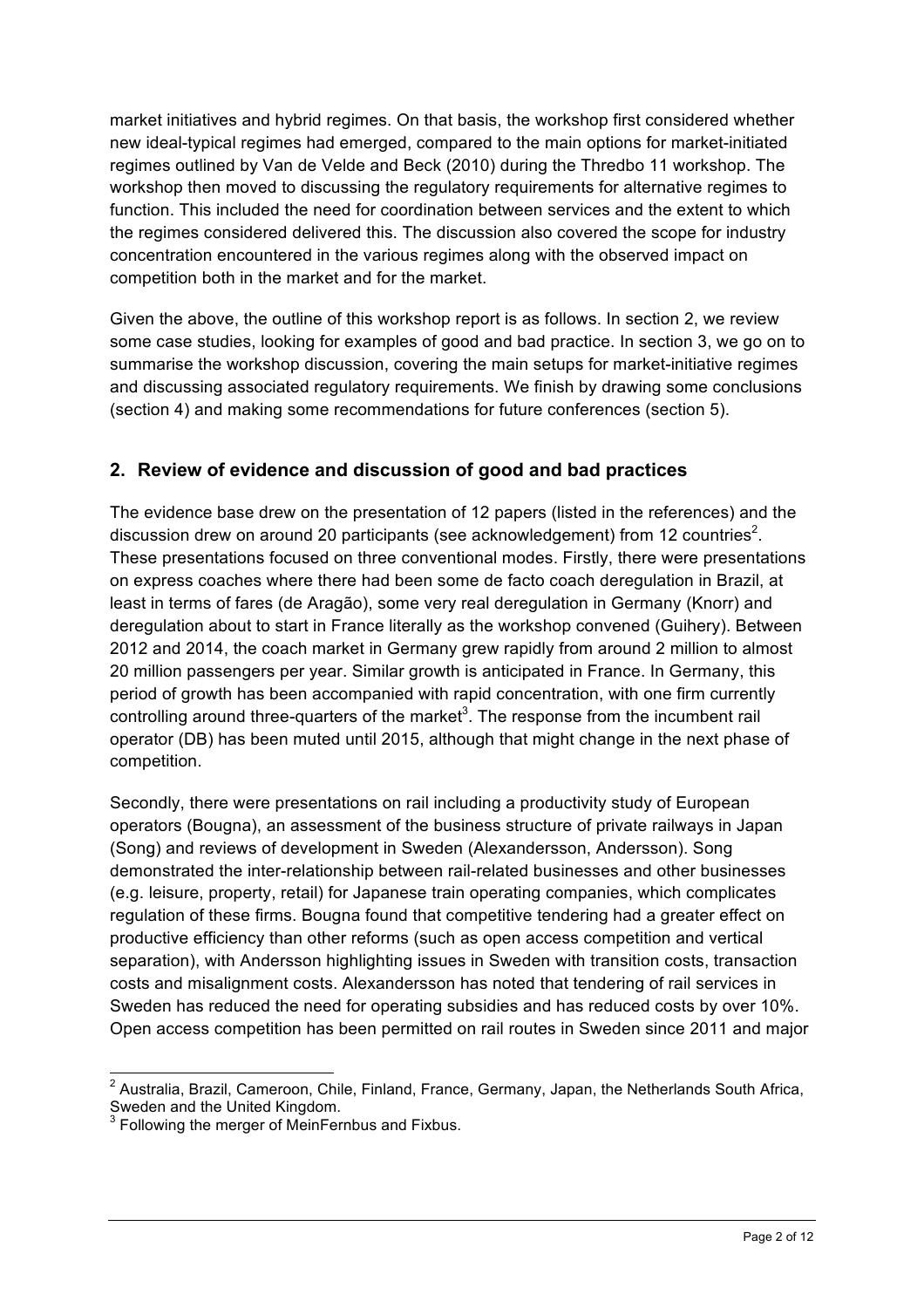competition has emerged between SJ (18 trains a day) and MTR (8 trains a day) on the Stockholm – Gothenburg route.

Thirdly, there were presentations on local buses in Sweden (Wretstrand and Danielson) and Wales (Preston). In Sweden, contracting-out was moving away from pure cost-based models to patronage-based models – the so-called Verified Passenger Boarding (VPB) model. In Wales, the market has been deregulated since 1986, but devolution in 1999 has seen the Welsh Government attempt to exert some control through its subsidy policy, particularly so as to encourage community-based initiatives.

In addition, there were presentations on other, less conventional, public transport modes. Emerson studied ski lifts in the Dolomites (Italy) and compared the arrangements there with those for ski lifts in Austria, Australia and New Zealand. Mbara examined tuk-tuks in Johannesburg in South Africa, a form of paratransit that seemed to have found a niche as a feeder mode to informal mini-bus services.

## **3. Synthesis of workshop discussions**

The workshop discussions were organised around two main themes. The first was that of the institutional setups encountered or envisaged in market-initiative regimes. The second was that of the regulatory requirements associated with the functioning of these regimes.

### **3.1. Options for market-initiated regimes**

The discussion on the main options for market-initiative regimes was framed by the options outlined by Van de Velde and Beck (2010) and illustrated by the three first regimes included in Table 1.

| Table 1: Notional regimes to introduce market-initiative in largely authority initiative |  |
|------------------------------------------------------------------------------------------|--|
| regimes                                                                                  |  |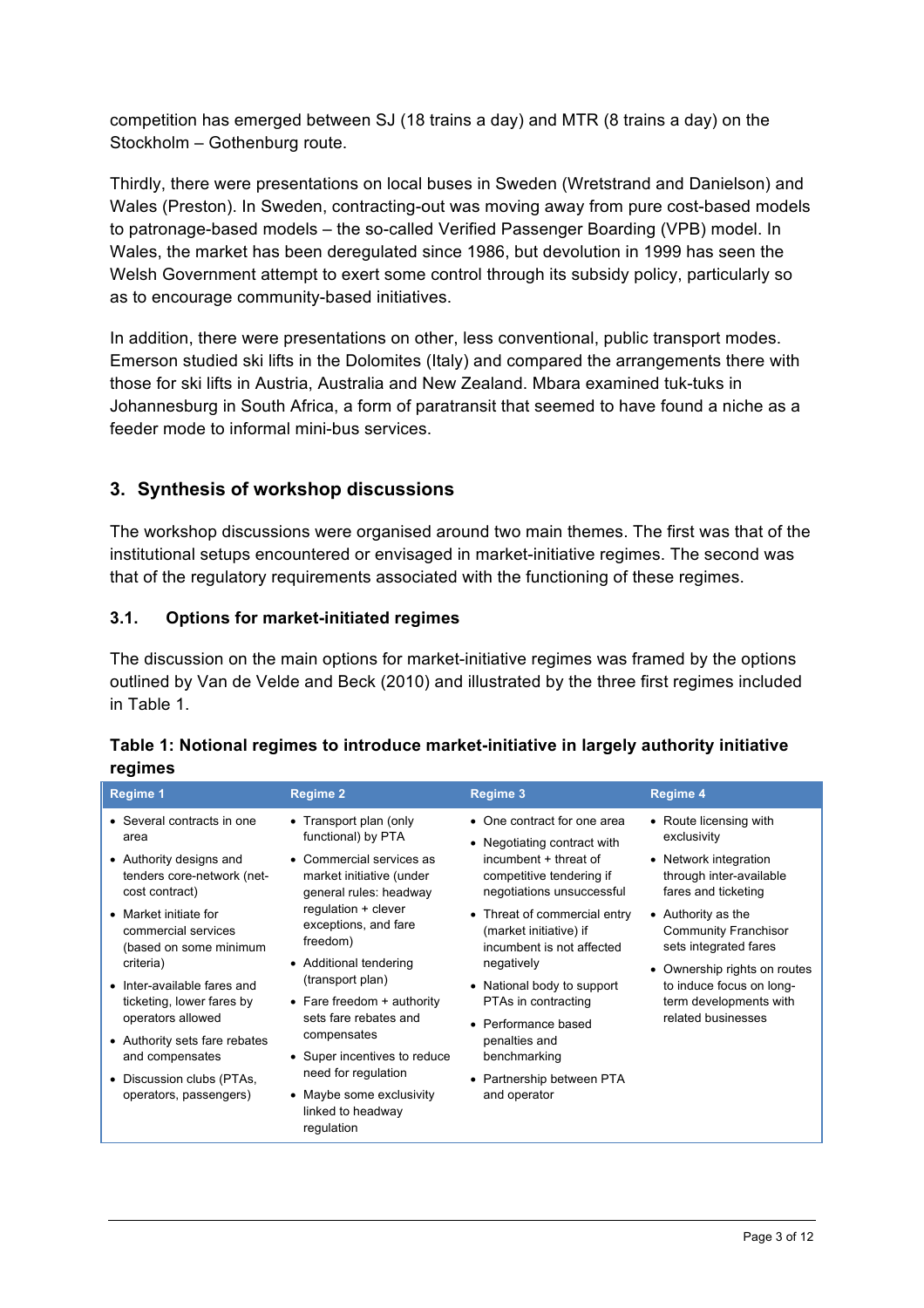#### • Need for quick response to unfair behaviour

It should be noted that this framework initially looked at the prospects for introducing market initiatives into public transport markets that are predominantly shaped by authority initiatives. This is because authority initiatives are the predominant market form at least for local public transport in developed countries. However, this workshop is also interested in authority initiatives in predominantly market initiative regimes, such as local buses in Great Britain outside London and express coaches in Germany. Indeed the on-going liberalisation of long distance public transport markets in the European Union has given some impetus to regimes of this type.

There was particular interest from this and past workshops in the development of regime 2 but progress has been limited. New Zealand has shifted to contracting rather than this regime, whilst the Swedish pseudo-deregulation seems – so far – to have been something of a damp squib. In both New Zealand and Sweden there may be an issue with sequencing. In these public transport markets, authority initiatives and subsidised services pre-dominate, with commercial services effectively crowded out. There has also been little development in regime 1 (multiple contracts) or regime 3 (negotiated contracts with competitive entry threat), although the Competition and Markets Authority (2015) seems to be proposing something akin to regime 1 for rail franchising in Britain. Furthermore it seems to be suggesting another option akin to regime 4 as well, though without the same level of exclusivity.

The discussion initially focussed on the case study of the ski lifts, not least because this seemed to suggest an additional regime 4 in Figure 1 that is associated with Individual Line Ownership (ILO). The key features of the industry organisation of the ski lifts in the Dolomites indicated a market initiative with exclusivity based on payment per passenger carried. There was integrated network level ticketing and pricing, which was by the authority organisation, or Community Franchisor in the case of Dolomiti SuperSki, although this role could in other contexts be played by an operators' association. . Ownership rights induce a focus on longerterm developments with related businesses (the skiing leisure industry) – which has some parallels with the set of incentives encountered in the private rail industry in Japan.

However, there were some concerns that the putative regime 4 could be a case of 'back to the future'. There were clear elements of pre-deregulation licensing, as existed for example in Great Britain between 1930 and 1986, and Route Associations, such as the Collectivos that dominate urban bus transport in parts of Latin America. Moreover, there may be irreversibility once property rights are assigned and there are also the dangers associated with grandfather rights, with monopolisation likely if there is no competition of any kind. In the case of ski lifts, there is some competition in terms of the technology offered (e.g. tow bar, chair lift, gondola, etc) and in the quality of service (e.g. heated seats). For urban and interurban public transport intermodal competition is important, not least because of the car, whilst there may also be alternative routing options through the network..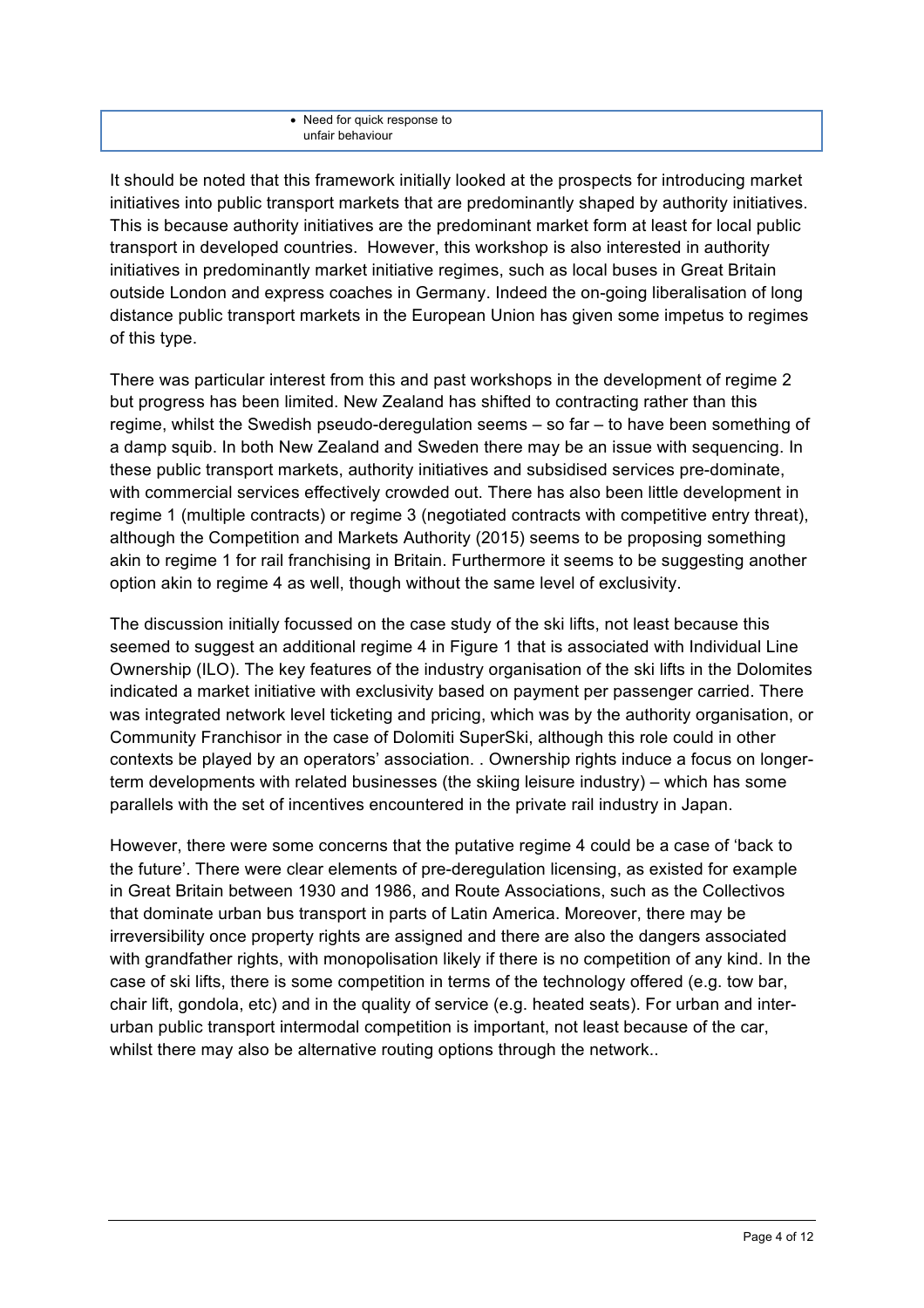## **3.2. Regulatory Requirements**

The discussion of regulatory requirements was framed around the pyramid of regulation put forward by Van de Velde and Preston (2013) and illustrated by Figure 1.



## **Figure 1: The Pyramid of Regulatory Requirement.**

The view of this workshop was that there is a need to focus, both in terms of research and actual regulation, on the middle layer of the pyramid. In particular, there is a need to detect and disseminate examples of clever guidance and rules of the game. At the base of the pyramid, it was felt that the rules of law are generally well established with respect to safety regulation and competition policy, although safety enforcement was flagged as an issue in the cases presented at the workshop both in developing (Brazil) and developed (Japan) countries. Towards the apex of the pyramid, there has been substantial work on benchmarks and Key Performance Indicators (KPIs), not least at Thredbo conferences (for example, Veeneman and Smith, 2014) but mainly in the context of contract-based, tendered regimes. Further investigation at this level would be welcome for regimes based on market initiative.

The discussion of regulatory devices at the middle layer of the pyramid was based on the three options identified at Thredbo 13 in Oxford (Van de Velde and Augustin, 2014), with possibly a fourth type of measure added:

- Measures to guide desirable entry to provide strategic guidance through a Transport Plan, within which there would be a Public Transport Authority component that identifies gaps in the market and possible innovations.
- Measures to stimulate desirable entry, which might include access to (and compulsory usage of) ticketing and fare systems, information systems and stations. This might build on the essential facility doctrine that originates with US anti-trust (Farquharson, 2000; Tye, 1987). These measures might also include headway regulations to ensure even interval services (although enforcement can be an issue) and financial incentives, such as the compensation of fare rebates, to stimulate desirable entry and subsequent good behaviour.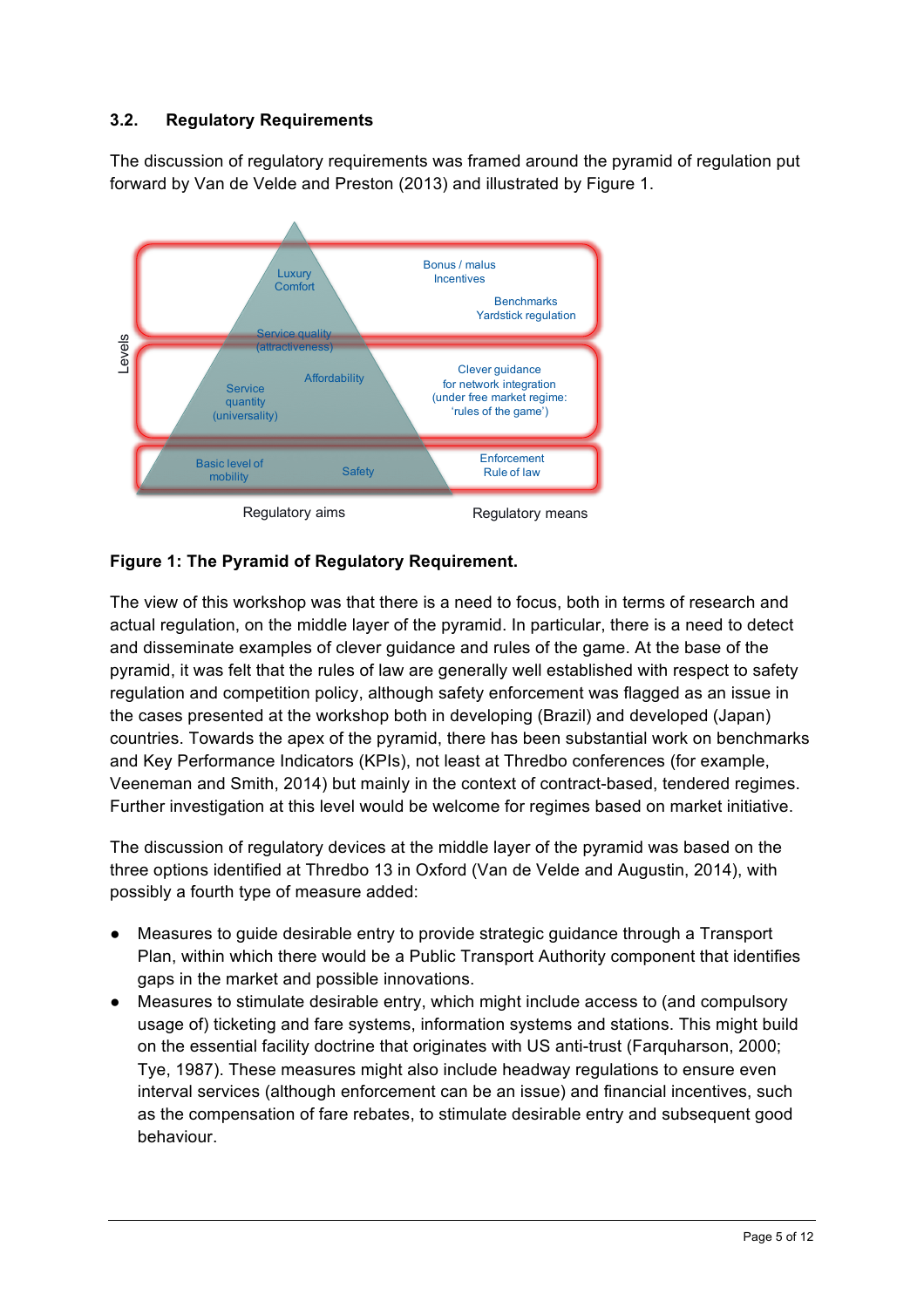- Measures to restrict undesirable entry, such as the cream skimming tests applied in the bus industry in Japan or the not primarily abstractive tests used by the rail regulator in Great Britain. This might also include minimum standards for new vehicles (such as floor height, environmental emissions) and for driver training.
- Some 'new' basic requirements might be required (although these might be a sub-set of the second and third set of measures). This relates to management training for both operators and authorities so to be able to develop more effective (and trusting) partnerships.

Unfortunately, while a number of good practices or concepts of middle layer regulation were discussed at the Workshop, it was recognised that there was only a very limited number of good examples available or actually implemented $^4$ , and a lack of research and hence papers devoted to the topic.

Regulatory optima for different market configurations were discussed with respect to the bellshaped curve posited at Thredbo 12 in Durban (Van de Velde and Preston, 2013) and illustrated by Figure 2. It should be stressed that this Figure is meant to be illustrative and the extent of the movements depicted and relationship with performance have, in most cases, still to be established.



## **Figure 2: Evolutions in structure and possible relationship to performance**

 $4$  One example would have been the PTMA regulation developed in New Zealand, but that regime was never implemented in practice (Van de Velde and Wallis, 2013).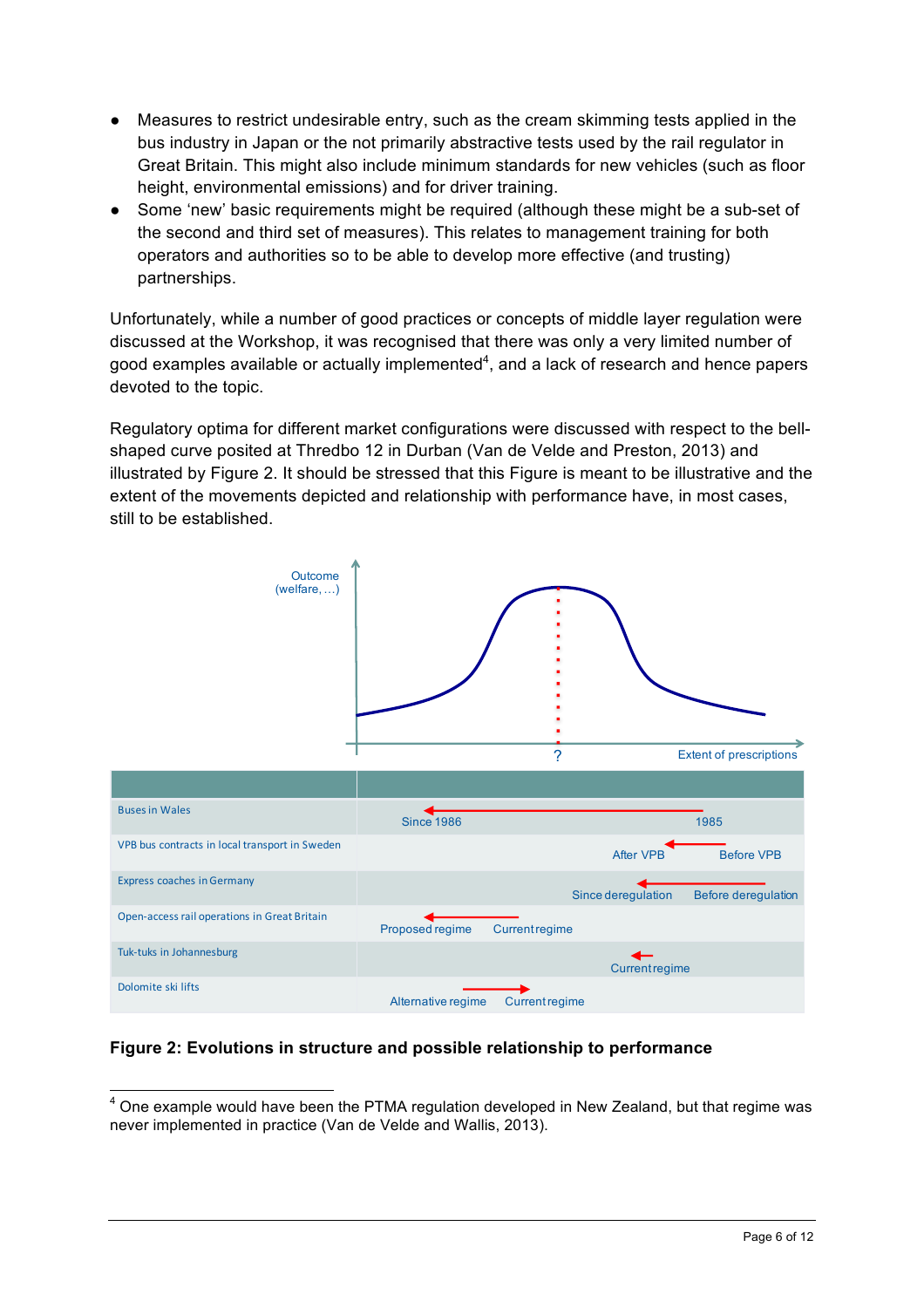Figure 2 illustrates a variety of outcomes. In Wales, deregulation was very briefly associated with welfare enhancements but these were dissipated as the industry concentrated and on the road competition ceased. This was followed by strong welfare losses, which have only been slightly reduced by increased governmental intervention, particularly through subsidy policies. In particular, since 2002, there has been a generous concessionary travel scheme, with concessions making up 40% of the total bus market. Given the ways operators reimbursed, this has led to an unintended consequence of rapid increases in adult fares. It seems that the Welsh bus market has a level of prescription that is below the optimal level.

In Sweden, it seems possible that the level of prescription is greater than the optimal level but the VBP regime does seem to have some modest increases in desired outcomes in terms of value for money, although detailed welfare calculations have not been made. In South Africa, the level of prescription is much less than that of Sweden and this is an example of how the scale and shape of the relationship in Figure 2 is notional. However, permitting tuk-tuks is an example of reducing prescriptions and the market surveys undertaken by Mbara indicates a high level of satisfaction, although again detailed welfare calculations have not been made. However, it should be noted that this is very much an example of niche entry and that if the number of legal tuk-tuks and/or illegal tuk-tuks increase then the position could change.

With respect to long distance public transport, i.e. the case of express coach, deregulation seems to have been largely beneficial within the coach market itself, although it could have knock-on impacts on inter-related rail markets. This could have parallels with the experience of coach regulation in Britain in the 1980s, where one of the benefits was the competitive pressure exerted on the rail sector (Douglas, 1987; Thompson and Whitfield, 1995). In rail, with its much higher element of fixed costs and greater capacity limits, the position could be different, with open access leading to too much service, provided at too high price and possibly with too low quality of service in terms of punctuality (Preston, 2008). Large-scale open access competition is currently characterising the passenger rail market in a number of European countries, such as Austria, the Czech Republic, Italy and Sweden, although in Germany such competition has receded (possibly in the wake of coach deregulation). However, it is known that in some of these cases the protagonists are losing money so headon competition may not be feasible in the longer term.

As far as the Dolomite Ski-lifts are concerned, the case might be characterised as being a market initiative with relatively low levels of prescription (aside from standard safety and competition regulation) that has persisted in its original form and operations up to the present time with centralised fare setting and revenue pooling based on prescribed remuneration rates which seems to have had good outcomes, at least in terms of market growth, diversity and economic performance.

With respect to service coordination and headway regulation, the Oxford Statutory Quality Partnership (SQP) and its qualifying agreements and block exemptions were discussed. Examples of possible headway regulation were also highlighted in Valparaiso (Chile) and in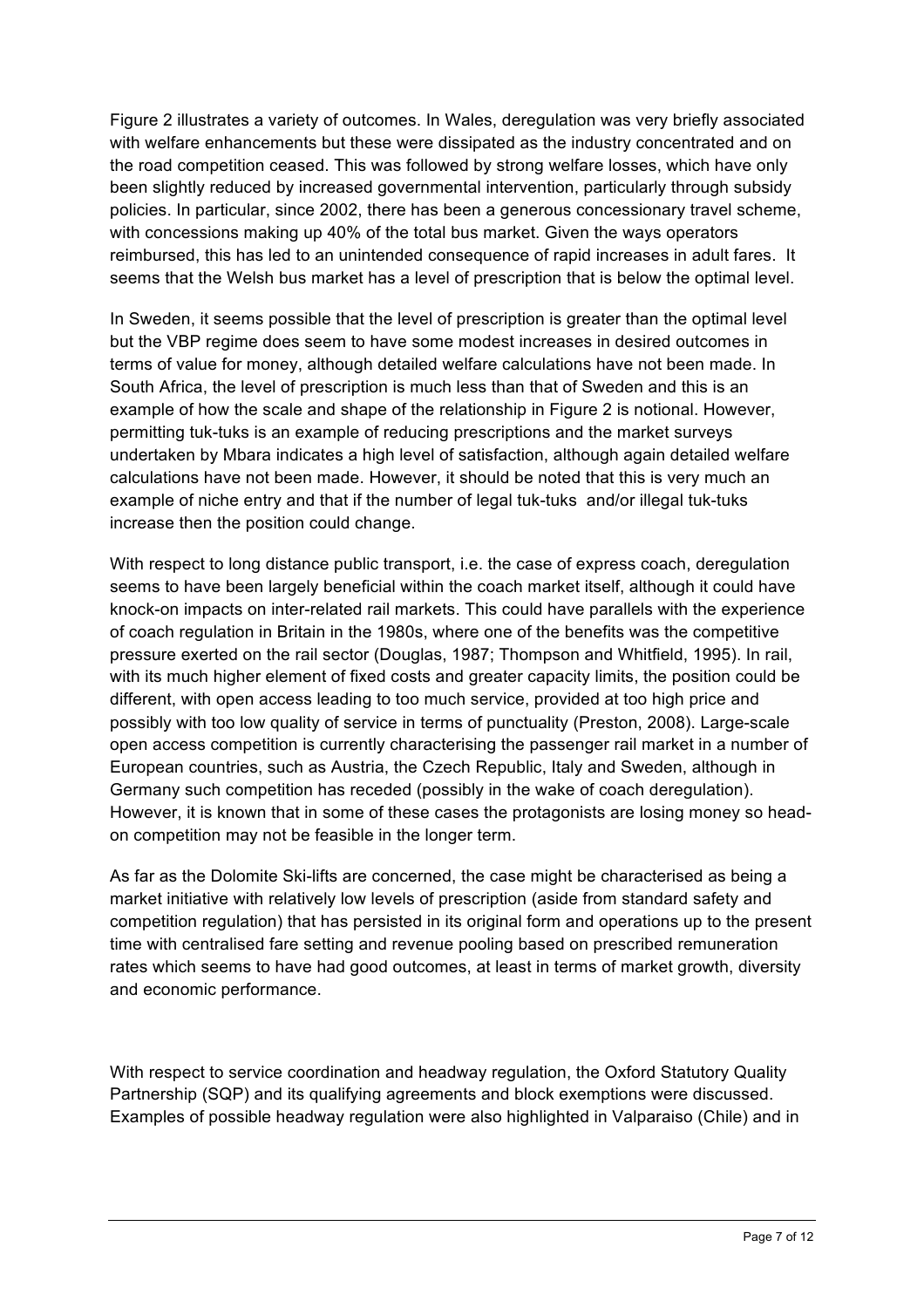Estonia. The role of GPS in enforcement might mean headway regulation is more feasible than it once was, although public interest tests may be required to prevent cartelisation.

Bus stop allocation was seen as being problematic, with the Nottingham SQP providing some solutions, as might airport slot allocation procedures. Access to express coach stations was emerging as a problem in Germany and was likely to become a problem in France.

With respect to fares/ticketing regulation, legal powers to ensure participation in concessionary fares schemes may be desirable and could be extended to Travelcards and network Smart cards/contactless payment. With respect to the latter and based on experience in Great Britain outside London, the challenge may be to ensure that the network cards do not have an excessive price premium over operator specific cards.

In terms of competition, the rapid concentration that occurs following deregulation was noted but, at least for the express coach market, was not thought to be an area of concern. Economic, social and environmental externalities are less important in long distance public transport markets than in local markets and hence the case for regulation is less. In any event, the coach market may approximate to a contestable market, with potential competition having a similar disciplining effect as actual competition (Jaffer and Thompson, 1986). Even if the coach market is not contestable, intermodal competition will ensure efficiency. Some public transport markets exhibit high sunk costs (rail, ski lifts) and hence are unlikely to be contestable. For rail, this will be mitigated by intermodal competition, particularly in circumstances where coaches are deregulated. Overall, the workshop believed general procompetition authorities could deal with concentration issues. However, in some cases, the speed of response of such bodies may be inappropriate and hence sector specific regulators are required.

The workshop discussed why the evidence base might be so limited. It was speculated that this might be due to uneven power relations between operators and authorities (both national and local). For example, in the deregulated bus market of Wales, it seems likely that the operators have the greatest power, limiting what the Welsh Government can achieve and inhibiting, for example, plans for a Traws Cymru nationwide bus network. In the largely, regulated bus markets of Sweden, the local authorities have greater power than both the operators and central government, with the latter being the main sponsor of deregulation. In Oxford, good practice might have emerged because the authority and operators are relatively evenly balanced with a record of working together that dates back to the mid-1970s. Furthermore, the two main bus operators in Oxford are of broadly equal size and status.

The lack of good practice in terms of regulating deregulated markets might be exacerbated by poor knowledge of the benefits of practices such as timetable and fare coordination and of service stability (including route numbering, liveries etc.) Although there are now guidance manuals on appropriate fare, journey time and other elasticities to apply in the bus and rail industry (Preston, 2015), there is less evidence on the impacts of even interval timetables, good connections and stable services.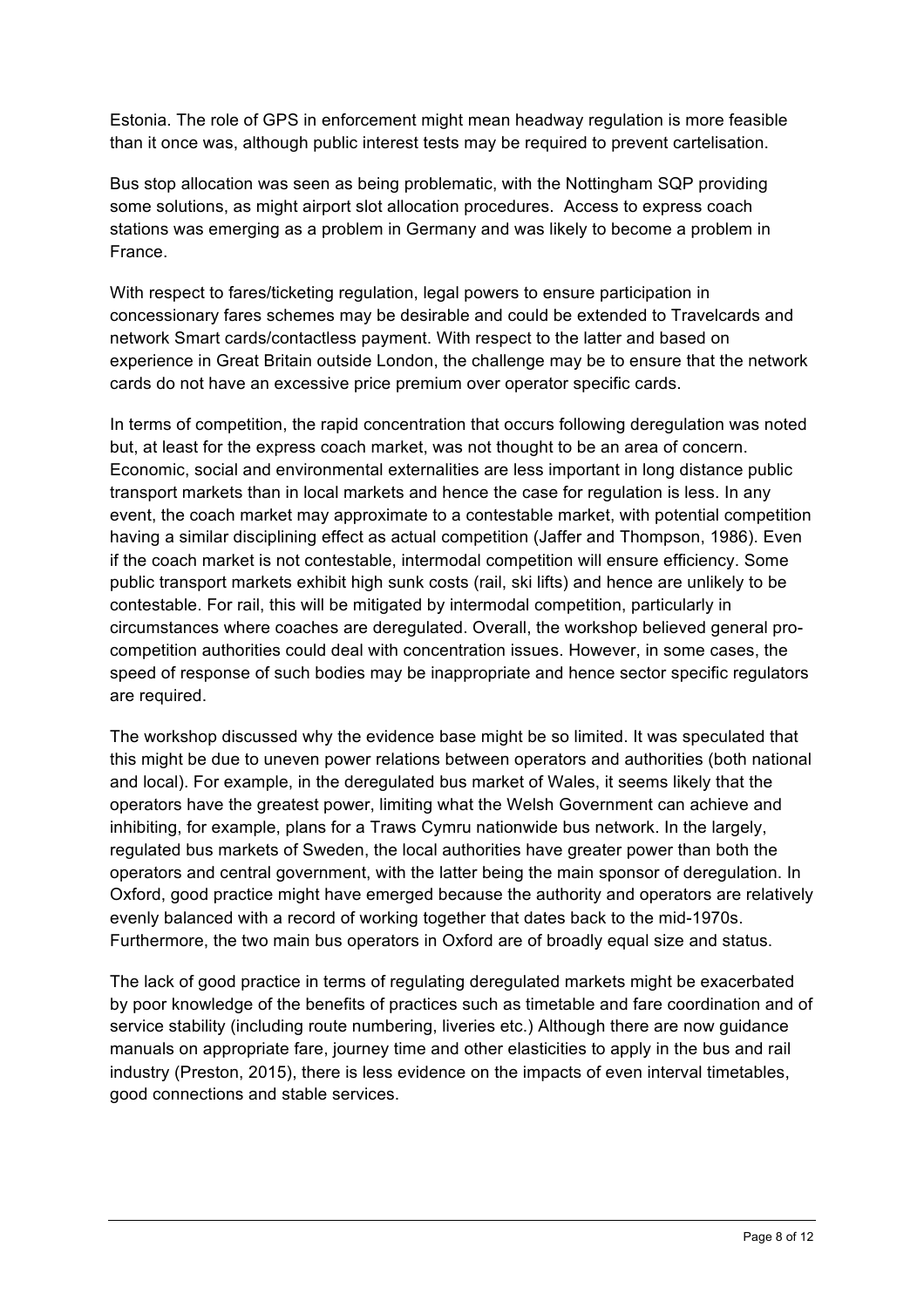# **4. Conclusions**

This workshop drew the following conclusions on the basis of the cases presented, the additional evidence and the further workshop discussions.

Firstly, it was evident that there were interdependencies between market and authority regimes. In Sweden, there were suggestions that tendered services were crowding out commercial services. This could be a form of path dependency in that tendered services have been specified first, leaving few gaps for commercial services. An alternative sequencing could be for commercial services to be specified first, with tendering services filling the gaps and being required to not inhibit competition (as in Great Britain outside London) which might lead to different results (but might not – and in New Zealand's case seems to have led ultimately to the prevalence of negotiated contracts). Commercial networks could include user-side subsidies, for example in the form of concessionary fare subsidies. However, such fare subsidies can have unintended consequences, as the rise in adult bus fares in Wales illustrates.

Secondly, with respect to competition, it is difficult to detect (and prevent) wasteful competition as it is happening, although in retrospect it may be easier to identify. Some of the on-track competition in the European rail market could be wasteful, but this will not be evident until the losses to operators are revealed and this can be compared to increases in consumer surplus and other net benefits. The approach taken to this issue will depend on the political economy viewpoint taken. Neoliberals will see this as part of the process of creative destruction that ensures productive and dynamic efficiency, interventionists will focus more on the allocative inefficiencies it creates.

Thirdly, with respect to regulation, the workshop demonstrated that it was difficult to implement middle level regulations and incentives (such as clever guidance and 'rules of the game') to stimulate further market initiative.

Fourthly, the workshop believed that this was only likely to get more complicated with the growth of shared mobility services and initiatives such as Yourbus (buses in Germany), blablacar (shared cars) and uber (taxis) – not least because many of these services are exploiting a variant of Goodhart's Law – when given the opportunity, economic activity will shift from more to less regulated sectors (Goodhart, 1981).

Finally, this points to the fact that implementation problems also relate to unequal power balances and knowledge skills between the regulators and the regulated and the lack of clear reporting guidelines (e.g. on route costs) for evaluation.

# **5. Recommendations**

In terms of future policy, the workshop believed land passenger transport should continue to implement light touch regulation in market initiative regimes and continue incorporating market initiatives in authority initiative regimes. However, what is also needed is more pro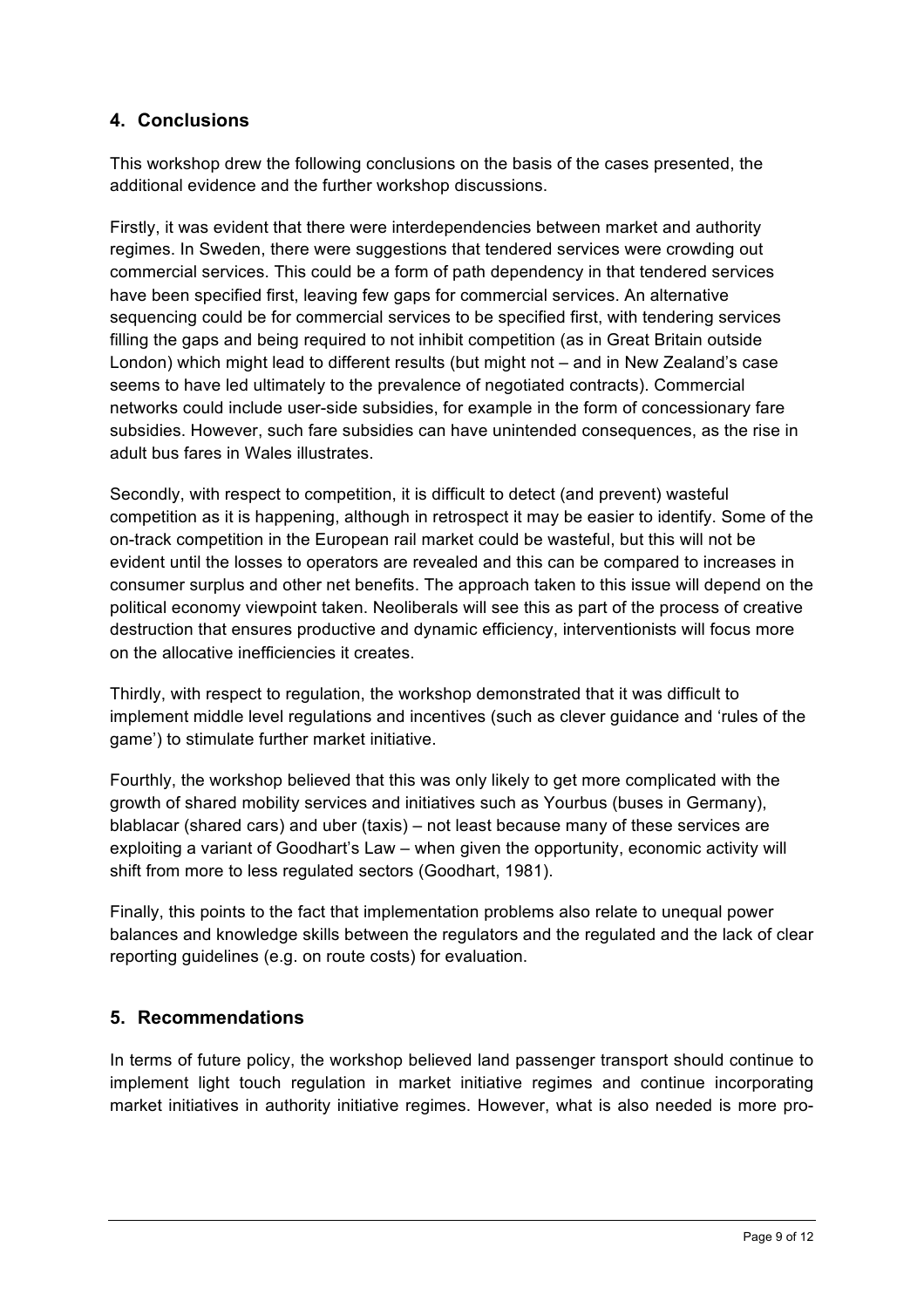active development (by operators, authorities and third parties) of new measures, particularly to permit service coordination and fare, ticketing and information integration.

Future research should monitor and evaluate such schemes (and competing conventional regimes) and disseminate the results. Some of this dissemination should be via future Thredbo conferences and via the conference's website (http://www.thredbo-conferenceseries.org).

### **Acknowledgement**

Workshop participants included: Pekka Aalto, Gunnar Alexandersson, Matts Andersson, Nicolás Badiola, Javier Boncompte, David Bray, Hans Danielson, Joaquim de Aragão, Peter Dwyer, David Emerson, Emmanuel Bougna, Laurent Guihery, Vicente Huerta, Andreas Knorr, Tatenda Mbara, Carlos Melo, John Preston, Yeon-Jung Song, Didier van de Velde, Anders Wretstrand and Théo Yeche.

### **Workshop Papers**

Alexandersson, G. Development of Swedish railway organisation and policy – status report from on-going Government Committee review.

Bougna Tchofo, E. and Crozet, Y. Towards a liberalised European rail transport: Analysis and modelling the impact of competition on productive efficiency.

Emerson, D, Mulley, C. and Bliemer, M. A Case Study of an Individual Route Ownership business regime for public transport service delivery.

Emerson, D, Mulley, C. and Bliemer, M. A theoretical analysis of business models for urban public transport systems, with comparative reference to the case of the Individual Line Ownership regime.

Guihery, L. New development of intercity bus market in France: is it the comeback of the Road?

Hulten, S, Alexandersson, G. and Andersson, M. Transaction and transition costs during the regulation of the Swedish railway market.

Knorr, A. and Lueg-Arndt, A. Intercity Bus Deregulation in Germany – Intramodal and Intermodal Effects after Two Years.

Mbara, T. Tuk-tuk, 'a new kid on the block' in Johannesburg: Impacts and performance.

Preston, J. Big Buses in a Small Country: The Prospects for Bus Services in Wales.

Song, Y.-J. and Shoji, K. Effects of Diversification Strategies in the Investment of Railway Business: The Case of Private Railway Companies in Japan.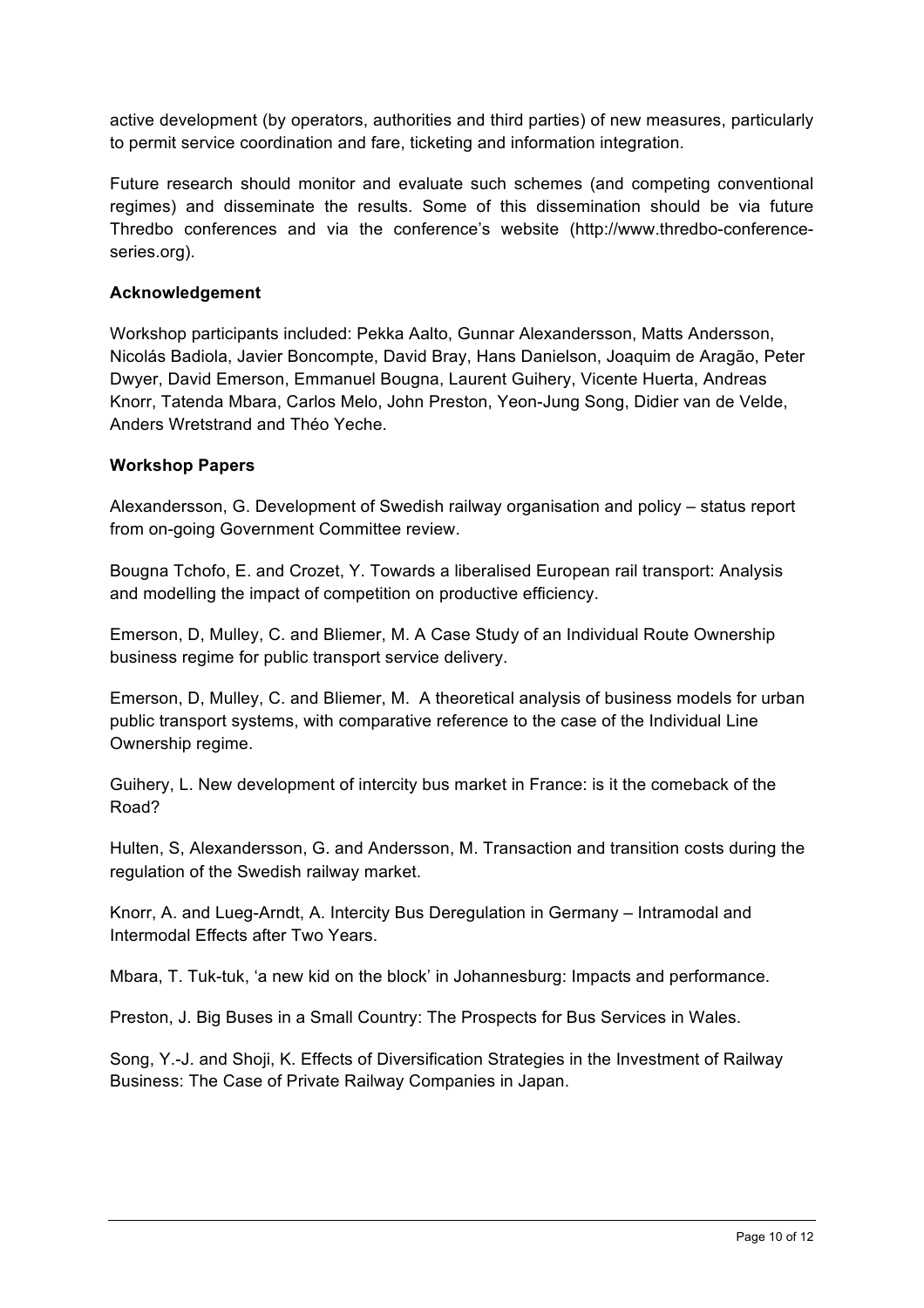Wretstrand, A. and Danielson, H. From production to service: novel ways of contracting public transport services in Sweden.

Yamashita, Y., Aragao, J. Orrico, R. and Almeida, C. Deregulation in the Brazilian Interstate Coach Transport: A new perspective?

### **References**

Carr, J.D., 1997. Light Touch Regulation for the Privatised Bus Industry, In: Preston, J. (Ed.), Proceedings of the 5th International Conference on Competition and Ownership in Land Passenger Transport, Leeds (UK).

Competition & Markets Authority, 2015. Competition in passenger rail services in Great Britain - A discussion document for consultation, Competition & Markets Authority, London.

Douglas, N.J., 1987. A welfare assessment of transport deregulation : the case of the express coach market in 1980. Gower, Aldershot.

Farquharson, M., 2000. Essential Facilities and Transport Infrastructure, In: Preston, J., Lawton Smith, H., Starkie, D.N.M. (Eds.), Integrated Transport Policy: implications for regulation and competition. Ashgate, Aldershot.

Goodhart, C., 1981. Problems of Monetary Management: The UK Experience, In: Courakis, A.S. (Ed.), Inflation, Depression, and Economic Policy in the West. Rowman & Littlefield, Lanham, Maryland.

Jaffer, S., Thompson, D., 1986. Deregulating Express Coaches: A Re-assessment. Fiscal Studies 7(4), 45-68.

Preston, J., 2008. Competition in transit markets. Research in Transportation Economics 23(1), 75-84.

Preston, J., 2015. Public transport Demand, In: Nash, C. (Ed.), Handbook of Research Methods and Applications in Transport Economics and Policy. Edward Elgar, Cheltenham.

Thompson, D., Whitfield, A., 1995. Express Coaching: Privatization, Incumbent Advantage, and the Competitive Process, In: Bishop, M., Kay, J., Mayer, C.-P.e. (Eds.), The regulatory challenge. Oxford University Press, Oxford and New York, pp. 18-42.

Tye, W.B., 1987. Competitive Access: A Comparative Industry Approach to the Essential Facility Doctrine. Energy law Journal 8(2), 337-379.

Van de Velde, D., Augustin, K., 2014. Workshop 4 Report: Governance, ownership and competition in deregulated public transport markets. Research in Transportation Economics 48, 237-244.

Van de Velde, D., Preston, J., 2013. Workshop 3B: Governance, ownership and competition issues in deregulated (free market) public transport: Lessons that can be learnt from developed and developing economies. Research in Transportation Economics 39(1), 202- 207.

Van de Velde, D., Wallis, I., 2013. 'Regulated deregulation' of local bus services—An appraisal of international developments. Research in Transportation Economics 39, 21-33.